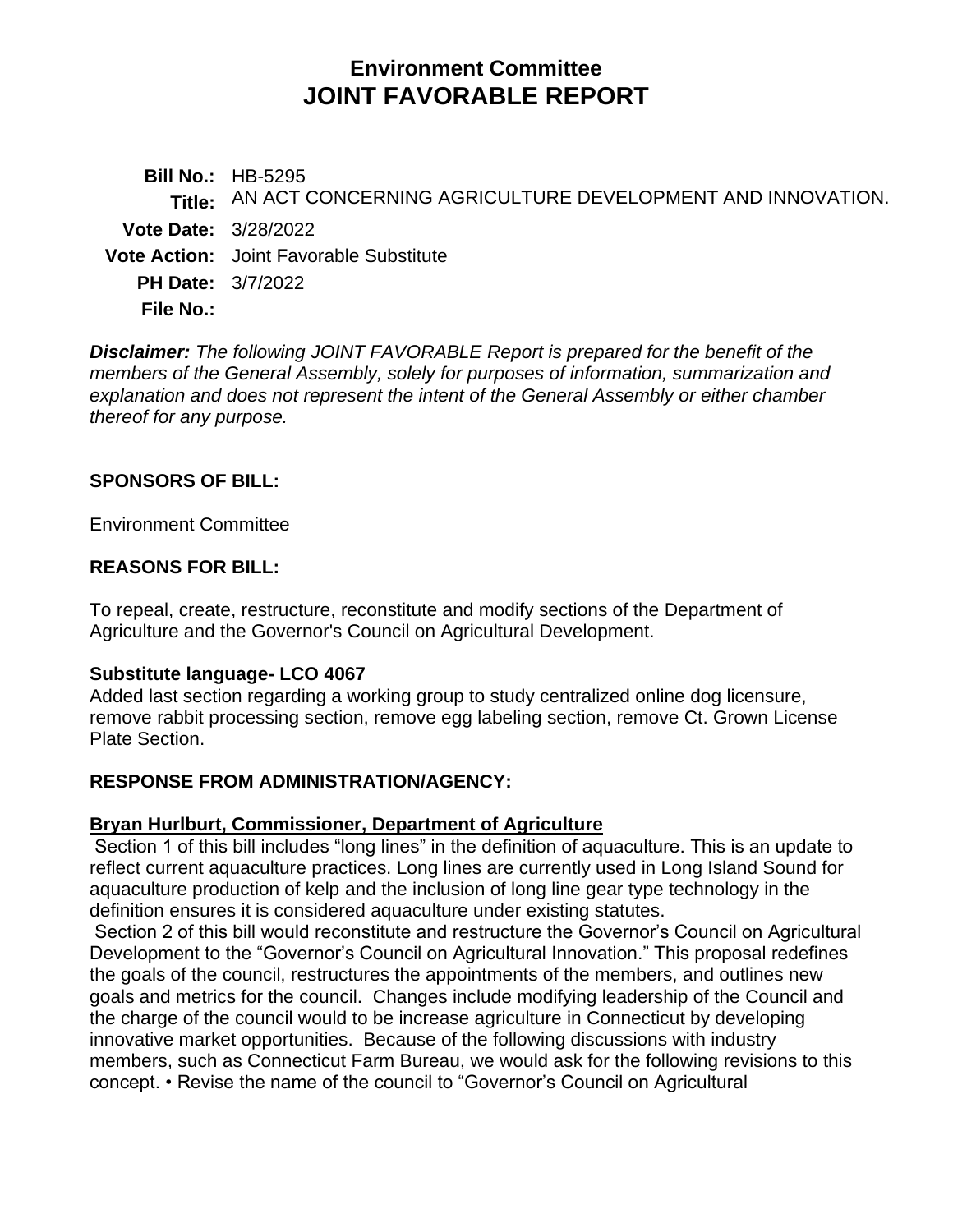Development and Innovation" • In subsection (c), any vacancy in the membership of the council shall be filled by the Chair and co-chairs of the council.

Section 3 of this bill allows for the subdivision of PDR (Purchase of Development Rights) properties in future PDR properties, as approved by the Commissioner of Agriculture. After discussing the proposal with various agricultural stakeholders, I respectfully request that this section be removed from the bill.

Section 4 creates a consumer protection provision for those who purchase chicken eggs from farms. Eggs would need to be clean, stored at a temperature forty-five degrees or less, (for example, in a cooler), unadulterated, and labeled. There was concern last year that cleaning the eggs would be cumbersome to the farmers, however, we have clarified that clean simply means free of dirt and debris and that no additional measures are necessary

Section 5 of this bill would allow for the processing of rabbits for consumption. DoAg supports the ability for farmers to engage in direct sales to household consumers, restaurants, hotels, boarding houses, and retail food establishments. As consumers increase their interest and awareness of locally raised and produced foods, this proposal would create the opportunity for them to purchase locally raised rabbit meat.

Section 6 of this bill would create a "CT-Grown" license plate to support and promote Connecticut agriculture. In 2020, the Department of Agriculture partnered with Miranda Creative to launch a full service marketing campaign, with the goal of shaping and identifying an overall marketing approach for the Connecticut Grown Brand and Connecticut's agricultural industry.

Section 7 would repeal the Interagency Aquaculture Coordinating Committee, which has not been active in a number of years, and the Aquaculture Advisory Council which was never seated.

# **NATURE AND SOURCES OF SUPPORT:**

# **Joan Nichol***s,* **Executive Director, Connecticut Farm Bureau**

The Connecticut Farm Bureau supports the bill but wishes to focus on Section 2 and Section 3 of the bill.

Section 2. The Connecticut Farm Bureau supports reinvigorating the Council and suggests it should be maintained as an independent advisory council and not reconfigured for administrative purposes under the state agency. We also support the proposed amendments allowing for the broader expansion of the council.

Section 3. Would make significant and fundamental changes to the potential subdivision of future agricultural land easements. Should the agency pursue this in the future we would support a study and task force to explore the potential for future subdivision in conjunction with the Department of Agriculture and the Farmland Preservation Advisory Board, farmers, farmland owners, funding partners and stakeholders.

## **Chelsea Gazillo, Director, Working Lands Alliance**

Updating the Governor's Council for Agricultural Development is long overdue and supported by the Working Lands Alliance. This is a critical advisory board to the Ct. Department of Agriculture concerning the development, diversification, and promotion of agricultural products, programs and enterprises in the state. We conditionally support Section 2, oppose Section 3 and support Section 6. Our opposition to Section 3 is because the potential subdivision of future land easements held by DOAG is a significant change to the program. We would support a task force to study and research best practices regarding the future subdivision of agricultural easements.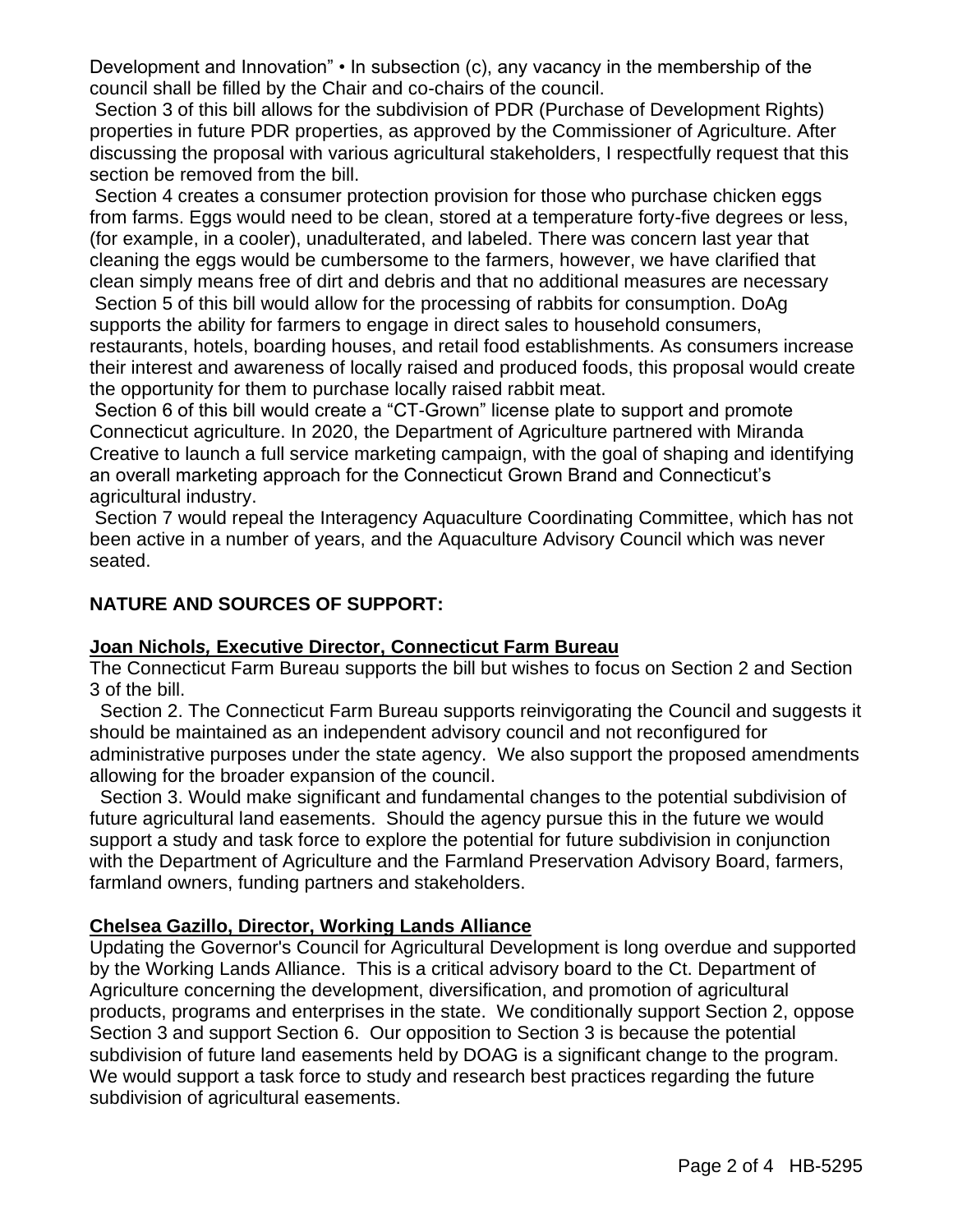# **Susan Pronovost, Executive Director, Ct. Greenhouse Growers Association**

The Ct. Greenhouse Growers Association represents the interests of more than 200 familyowned farms and greenhouses. We endorse the spirit of this legislation. The inclusion of The University of Connecticut and the Connecticut Agricultural Experiment station will foster dynamic leadership within the council. The mission and activities of the proposed Council for Agricultural Development and Innovation will strategize market opportunity, advance career pathways, include urban agriculture and promote the Connecticut Grown Brand. We request that one member be appointed by the minority leader of the Senate (who shall be from the green industry) and one member appointed by the majority leader of the Senate (who shall be from the green industry).

# **NATURE AND SOURCES OF OPPOSITION:**

# **Kathleen Doherty, Conservation Manager, Connecticut Farmland Trust**

We have been preserving farmland since 2002 and oppose section 3 of the bill. Subdividing a farm is not a one-size-fits-all solution and should not be done lightly. More research is needed before changing the Farmland Preservation Program

## **Jo-Anne Basile, Executive Director, Ct. Votes for Animals**

We strongly request the removal of Section 5 regarding the promotion of rabbits for food consumption. This would result in thousands of rabbits being slaughtered in Connecticut with the Department of Agriculture promoting a factory like farming program to kill rabbits. Where is the protective programs for the treatment of animals in this program. The Commerce Committees identical provision in HB 5263 received more than 100 statements opposed to the initiative. The Department of Agriculture should be promoting David Lehman's Future Meat, one of two cell-grown meat companies interested in expanding in Connecticut.

## **Annie Hornish,Senior State Director, The Humane Society of the United States**

Connecticut already has cruel bird factory farms should we extend such obscene cruelty to another species. There is no public demand for rabbit meat and DOAG is attempting to create regulations for that product. I light of the emerging viral threats that jump the species barrier from humans to animals we should be promoting plant-based markets as a more diverse, safe and dependable protein source.

# **Andrea Dobras, Board Chair, Ct. Votes for Animals**

Rabbits are the third most popular family pet after dogs and cats. This bill wishes to establish factory like farming for rabbits as food consumption. Factory faring is dangerous on our environment, health and planet. Connecticut is taking a step backward with this bill.

# **Christine Kaminski, CT. Votes for Animal Volunteer**

As a voter and someone who cares about animals I do not want to see my tax dollars promoting the killing of rabbits. There is a fatal and highly transmissible disease associated with wild and domestic rabbits. Rabbit Hemorrhagic Disease (RHDV), viruses like Covid-19 jumping species barrier and cosmetic companies no longer testing on rabbits are just a few of the reasons not to allow this to pass.